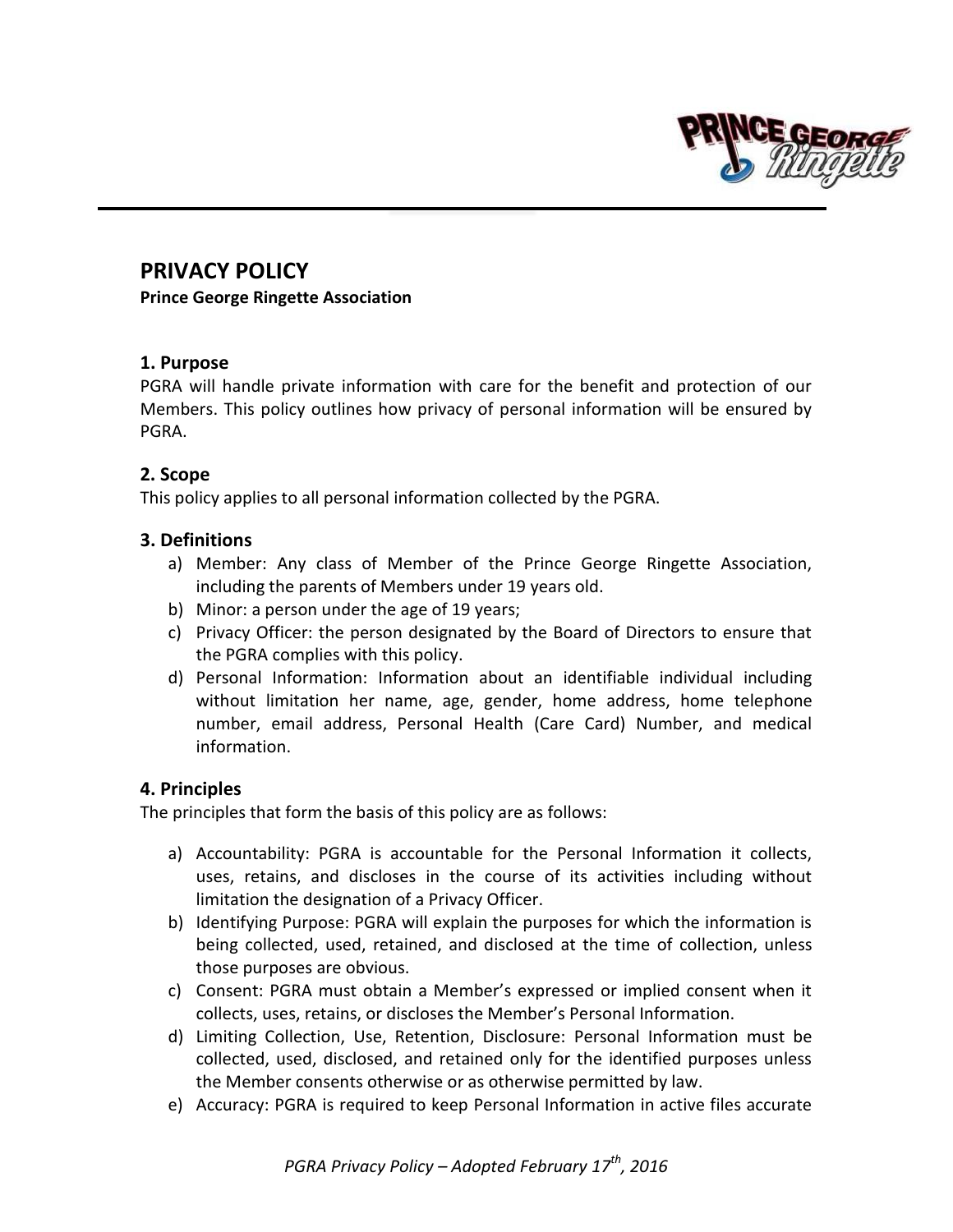and current.

- f) Safeguards: PGRA is to use physical, organizational, and technological safeguards to protect Personal Information from unauthorized access or disclosure.
- g) Openness: PGRA must inform its Members about its privacy policies and procedures.
- h) Individual Access: A Member has the right to gain access to his or her Personal Information held by PGRA and to challenge its accuracy if need be.
- i) Provide Recourse: PGRA is to inform its Members of how to bring a request for access or a complaint to the Privacy Officer, and to respond reasonably promptly to a request or a Complaint by a Member.

# **5. Purposes of Collecting Personal Information**

PGRA collects Personal Information for the following purposes:

- a) To verify Members' identity;
- b) To comply with the requirements of BCRA and Ringette Canada;
- c) To register Members with the Association, BCRA and Ringette Canada;
- d) To participate in insurance programs offered by PGRA, BCRA and Ringette Canada;
- e) To register Members for competitions, tournaments, training camps and social or other events;
- f) To send Members Club newsletters, informational bulletins, and other notices;
- g) To inform Members regarding practices, games, competitions, training camps, and other social and Ringette events;
- h) To create and maintain a Membership list and data base of Members;
- i) To inform PGRA coaches, officials, chaperones, supervisors, volunteers of potentially relevant medical conditions experienced by Members who participate in practices, games, tournaments, training camps, travel and other activities;
- j) To permit PGRA and other event organizers to register and create lists of competitors, and to publish or broadcast, or cause to be published or broadcast, the names and photographs of Members and their participation in competitive events;
- k) Other purposes, the particulars of which will be provided by the PGRA to Members as and when those purposes arise.

# **6. Consent**

A Member's consent will be obtained before or at the time of collecting Personal Information. Consent may be given orally, in writing, or, in cases where the Member is a Minor, on his or her behalf by his or her guardian.

Consent is deemed to have been given to PGRA for a purpose if, when consent is deemed to be given, the purpose would be considered to be obvious to a reasonable person and the Member voluntarily provides the Personal Information to PGRA for that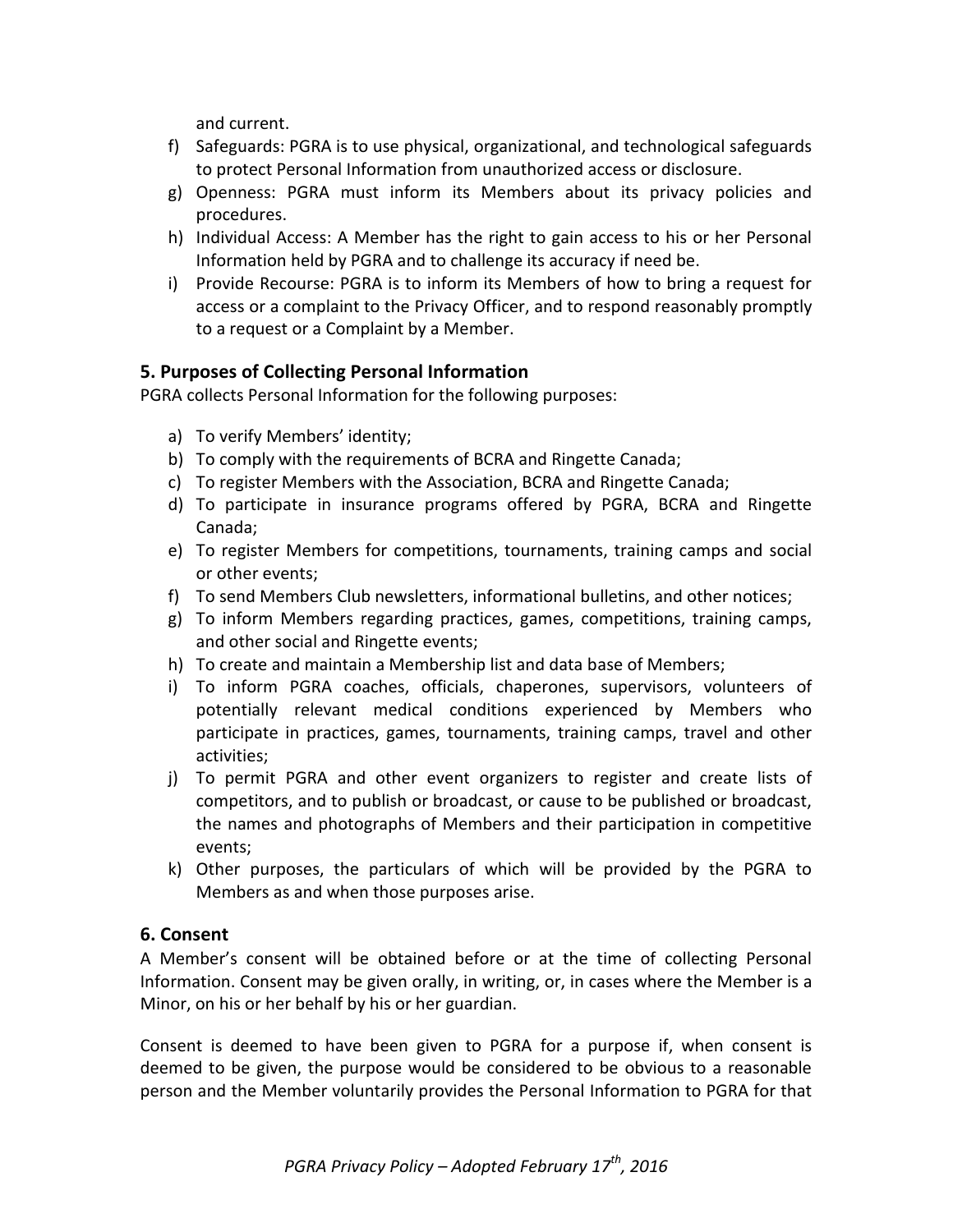#### purpose.

The purposes for the collection, use, retention, or disclosure of the Personal Information will be provided to the Member to collect, use, retain, or disclose his or her consent. Once consent is obtained from the Member to collect, use, retain, or disclose his or her Personal Information for those purposes, PGRA has the individual's implied consent to collect, use, retain, or disclose any supplementary information that is necessary to fulfill the same purposes. PGRA will obtain the Member's consent as and when a new purpose is identified.

A Member may give limited or partial consent to the collection, use, retention, or disclosure of his or her personal information. In that event, PGRA will inform the Member of the likely consequences of giving such limited or partial consent.

### **7. Limiting Collection, Use, Retention, and Disclosure**

PGRA will collect, use, retain, and disclose Personal Information only for those purposes to which the Member has given consent, subject to exceptions permitted by law.

- a) Some of the exceptions permitted by law pursuant to which PGRA may collect, use, retain, and disclose Personal Information about a Member without consent are as follows:
- b) It is necessary for the medical treatment of the Member and the Member is unable to give consent;
- c) The Personal Information is otherwise publicly available;
- d) The Personal Information is collected by observation at a PGRA event in which the Member voluntarily appears (scoring statistics, for instance);
- e) It is necessary to determine a Members' suitability to receive an honour, award or similar benefit, or to be selected for athletic purposes;
- f) It is required or authorized by law, including without limitation complying with a subpoena, warrant, or order issued or made by a court, person, or body of competent jurisdiction;
- g) Disclosure is for the purpose of contacting next of kin or a friend of an injured, ill, or deceased Member;
- h) Disclosure is to a lawyer representing PGRA; or
- i) To facilitate collection of a debt owed by or to PGRA.

PGRA will not sell personal information.

Upon giving PGRA reasonable notice, a Member may withdraw his or her consent to the collection, use, retention, or disclosure of Personal Information at any time. In that event, PGRA will inform the Member of the likely consequences of withdrawing consent.

If a Member withdraws consent PGRA will stop collecting, using, retaining, or disclosing her Personal Information unless the collection, use, retention, or disclosure without consent is permitted by law.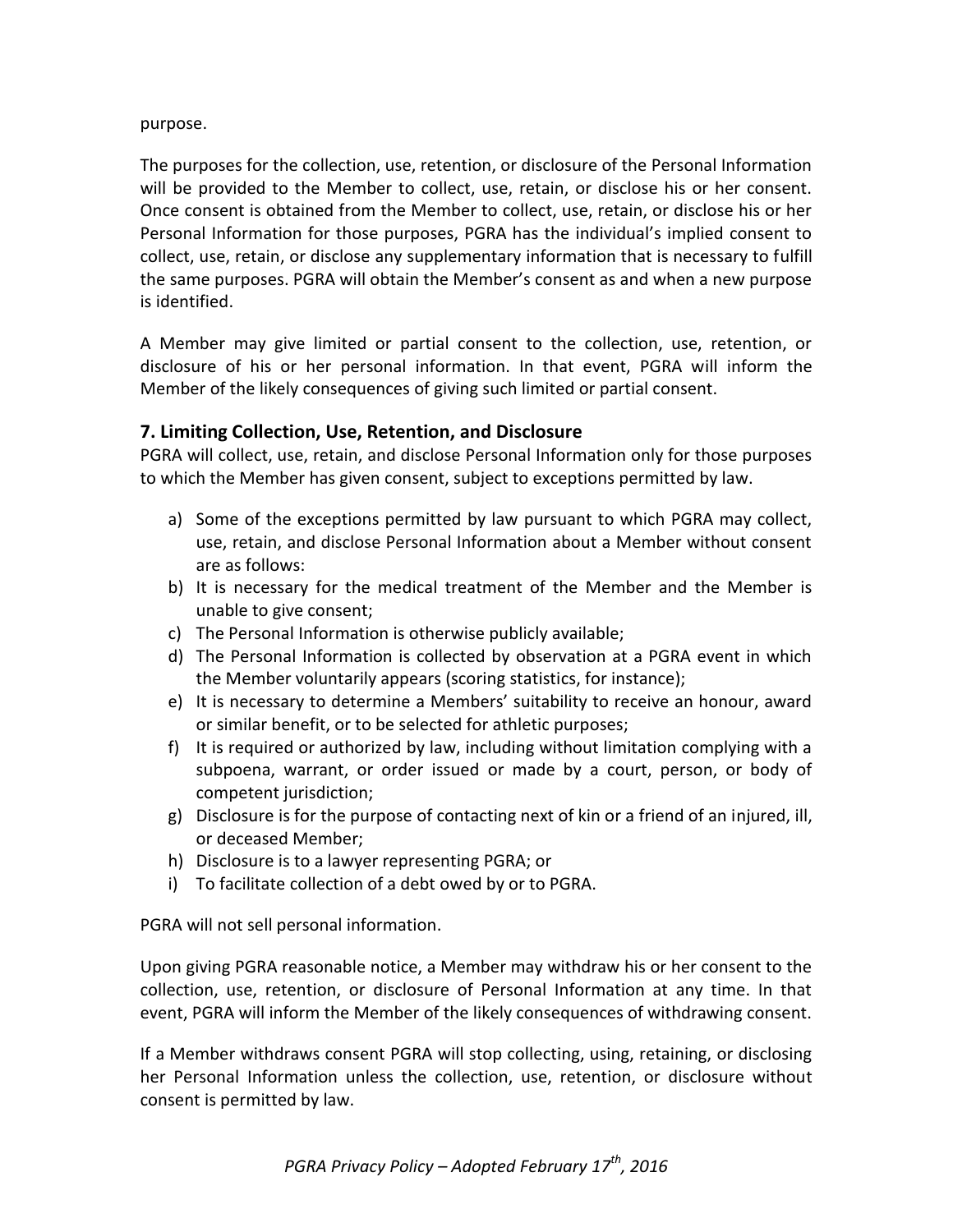PGRA will retain personal information only for the time it is required for the purposes identified by the PGRA, following which it will be destroyed. However, due to PGRA's continuing exposure to potential claims, some Personal Information may be retained for a longer period.

#### **8. Accuracy**

PGRA endeavours to ensure that Personal Information, as provided by Members and contained in active files, is as accurate, current, and complete as is necessary to fulfill the purposes for which the Personal Information was collected, used, retained, and disclosed.

Members are asked to notify PGRA of any change in Personal Information.

Personal Information contained in PGRA's active files is not updated.

### **9. Safeguards**

Personal Information will be disclosed only to those PGRA coaches, officials, committees, chaperones, supervisors, volunteers, and Board Members who need to know the Personal Information for the purposes of fulfilling their duties and responsibilities to the PGRA, and only to the extent necessary for the fulfilment of those duties and responsibilities.

The records with respect to Personal Information no longer required will be shredded or erased by PGRA to prevent inadvertent disclosure to unauthorized persons.

#### **10. Openness**

The club will endeavour to make its privacy policies and procedures known to Members via this Privacy Policy. The current version of this policy is available upon request form Members of the Board.

#### **11. Individual Access**

A Member who wishes to review or verify what Personal Information is held by PGRA with respect to him or her, information about ways in which the Personal Information has been and is being used by PGRA, or to whom the Personal Information has been disclosed, all to the extent permitted by this Policy or by law, may make a request for access, in writing, to the Privacy Officer.

Upon verification of the Member's identity, the Privacy Officer will respond to a written request for access within the time limits prescribed by law.

PGRA may, at its sole discretion, charge a Member a minimal fee for access to his or her Personal Information provided that it gives the Member in advance a written estimate of the fee and the Member then instructs PGRA to respond to his or her request. PGRA may require the Member to pay in advance for all or part of the fee.